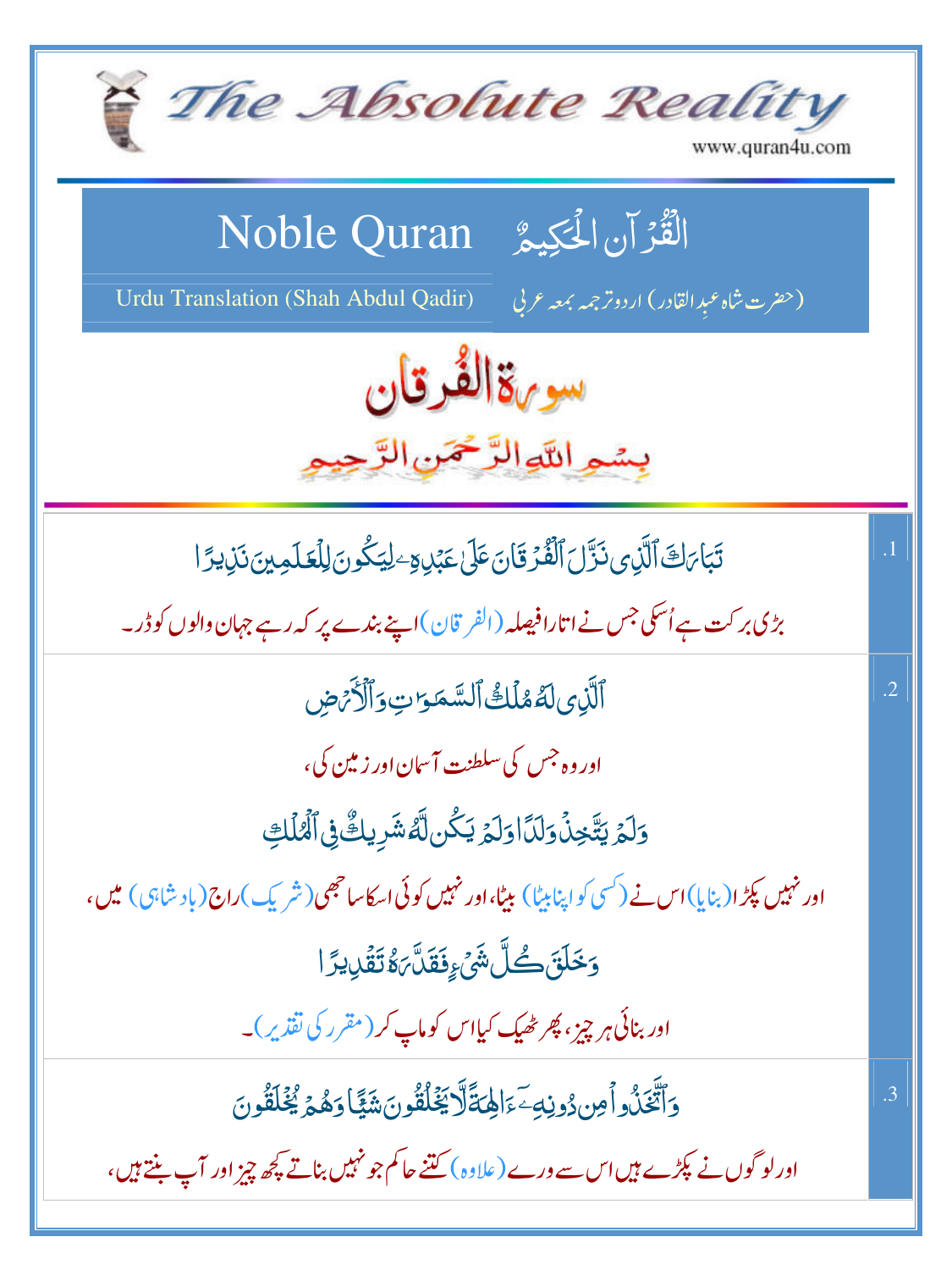| <u>وَلَايَّهۡلِكُونَ</u> ٳلِّنۡفُسِهِيمۡضَرَّاوَلَانَفَقَا                                                    |           |
|---------------------------------------------------------------------------------------------------------------|-----------|
| اور نہیں مالک اپنے حق میں بُرے کے نہ بھلے کے،                                                                 |           |
| <u>وَلاِيِّهُلِكُونَ</u> هَوْتَا وَلَاحَيَوٰقَّوَلَانُشُومَّا                                                 |           |
| اور نہیں مالک مرنے کے نہ جینے کے اور نہ جی اُٹھنے کے۔                                                         |           |
| وَقَالَ ٱلَّذِينَ كَفَرُوَاْ إِنۡ هَذَاۤ إِلَّآ إِفَٰكً ۚ أَفۡتَرَىٰهُوَأَٰعَاٰنَهُ عَلَيۡوَقَوۡمٌ ءَاخَرُونَ |           |
| اور کہنے لگے جو منکر ہیں اور کچھ نہیں ہے مگر حجھوٹ باندھ لایا ہے اور ساتھ دیا ہے اسکااس میں اور لو گوں نے۔    |           |
| فَقَدْ جَاءُوظُلُّمَّا دَرُورًا                                                                               |           |
| سو آئے بے انصافی اور جھوٹ پر۔                                                                                 |           |
| وَقَالُوَأَأَسَطِيرُ ٱلْأَوَّلِينَ ٱكْتَتَبَهَافَهِيَ ثُمَّلَىٰ عَلَيۡهِ بُكُرَةًوَأَصِيلاً                   | .5        |
| اور کہنے لگے، یہ نقلیں ہیں اگلوں کی، جو لکھ لایا ہے،سووہی لکھوائی جاتی ہیں اس پاس صبح وشام۔                   |           |
| <u>ػ۠ڶٲۜٮ۬ڗؘڶۀٱڷۜڹؚؠؾ</u> ؘۼڶ <sub>ٙڞ۠</sub> ٲڵڛۨڗٞڣۣٱڵۺۜڡؘڗؾؚۅؘٲڷٲ <i>ۮٙ؞ۧ</i> ۻؖ                            | .6        |
| ثو کہہ،اس کواُ تاراہےاس تتخص( ذات)نے جو جانتاہے چھپے بھید آسانوں میں اور زمین میں،                            |           |
| إِنَّهُ كَانَ غَفُورًا رَّاجِيمًا                                                                             |           |
| مقرر (بیشک) وہ بخشنے والامہربان ہے۔                                                                           |           |
| دَقَالُواْ مَالِ هَذَا ٱلرَّسُولِ يَأۡصُلُ ٱلطَّعَامَ دَيۡمَشِى فِى ٱلۡأَسۡوَاقِۙ                             | $\cdot$ 7 |
| اور کہنے لگے یہ کیسار سول ہے کھا تاہے کھانااور پھر تاہے بازاروں میں۔                                          |           |
|                                                                                                               |           |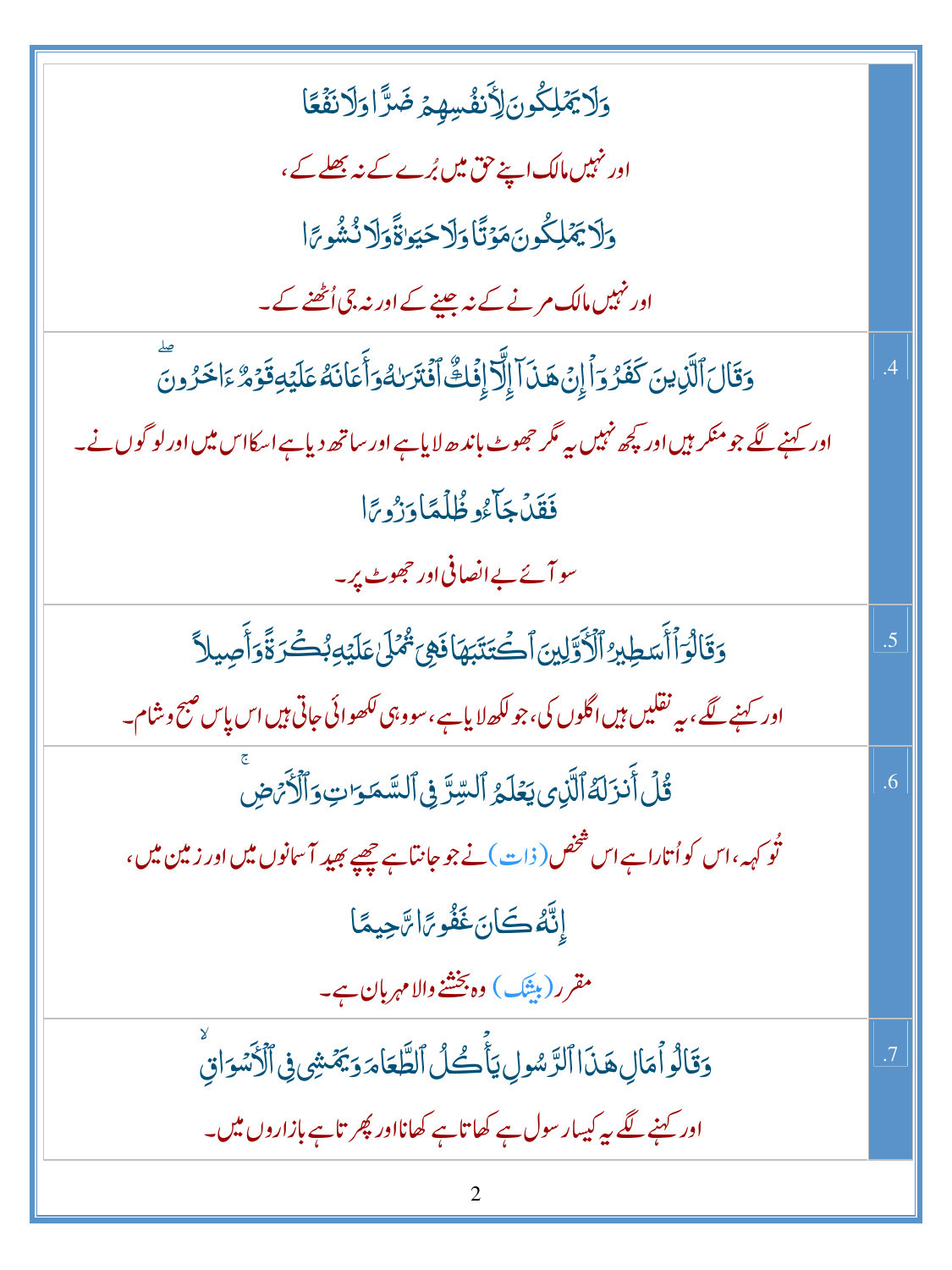| ڶٙۯٙڵؖٲ۠ٮٝڔ۫ڶؘٳ۪ڶؽٙڡؚڡؘڶڬٞ۠ڣؘؾػۢۏڹؘڡؘۼڡ۠ڹؘڸؽۯٙٵ                                           |                 |
|-------------------------------------------------------------------------------------------|-----------------|
| کیوں نہ اُترااسکی طرف کوئی فرشتہ کہ رہتااسکے ساتھ ڈرانے کو؟                               |                 |
| ٲۜۏێؗڶڨٙڕؘٳڸؽٙڢڪؘڒ۠ٲۧۏؘؾؘػۢۏڽ۠ڶڡٞڿؘڹۘٞۊۨ۠ۜێٲ۫ۘڂڵ؈ؘؙؚۿٵۜ                                   | $\overline{.8}$ |
| یااتر تااس کے پاس خزانہ، یاہو جاتااس کوایک باغ، کہ کھایاکر تااس میں سے۔                   |                 |
| وَقَالَ ٱلظَّلِمُونَ إِن تَتَّبِعُونَ إِلَّا يَجْلاَّمَّسَكُو يَّا                        |                 |
| اور کہنے لگے بے انصاف، تم ساتھ پکڑتے ہو یہ ایک مر د حادومارے (سحر زدہ) کا۔                |                 |
| ٱنظُرۡ كَيۡفَ ضَرَبُواۡلَكَٱلۡأَمۡقَلَ فَضَلُّواۡفَلَايَسۡتَطِيعُونَسَبِيلاَ              | .9              |
| د کیھ کیسی بٹھائیں ت <mark>جھ پر کہاو تیں اور بہک</mark> ے،اب پانہیں <del>سکتے</del> راہ۔ |                 |
| تَبَاىَكَ ٱلَّذِيَ إِن شَاءَجَعَلَ لَكَ خَبْرَ اقِن ذَٰ لِكَ                              | .10             |
| بڑی بر کت ہے اس کی جو اگر چاہے (توعطا) کر دے تجھ کواس سے بہتر (جو یہ کہتے ہیں)،           |                 |
| جَنَّتٍ تَجۡرِى مِن تَحۡتِهَا ٱلۡكَٰٓفَـٰرُ وَيَجۡعَل لَّكَ قُصُوىَٰۤا                    |                 |
| (ایسے) باغ،(کہ جن کے) ینچے بہتی نہریں،اور کر (بنا) دے تجھ کو(تیرے لئے) محل۔               |                 |
| بَلۡ كَذَّبُواۡبِٱلسَّاعَةِ                                                               | .11             |
| کوئی نہیں،وہ حصّلاتے ہیں قیامت کو،                                                        |                 |
| وَأَعۡقَدۡنَالِهَن كَنَّابَ بِٱلسَّاعَةِسَعِيرَ ا                                         |                 |
| اور ہم نے تیار کی ہے جو کوئی حجٹلائے قیامت کواس کے واسطے آگ۔                              |                 |

 $\mathfrak{Z}$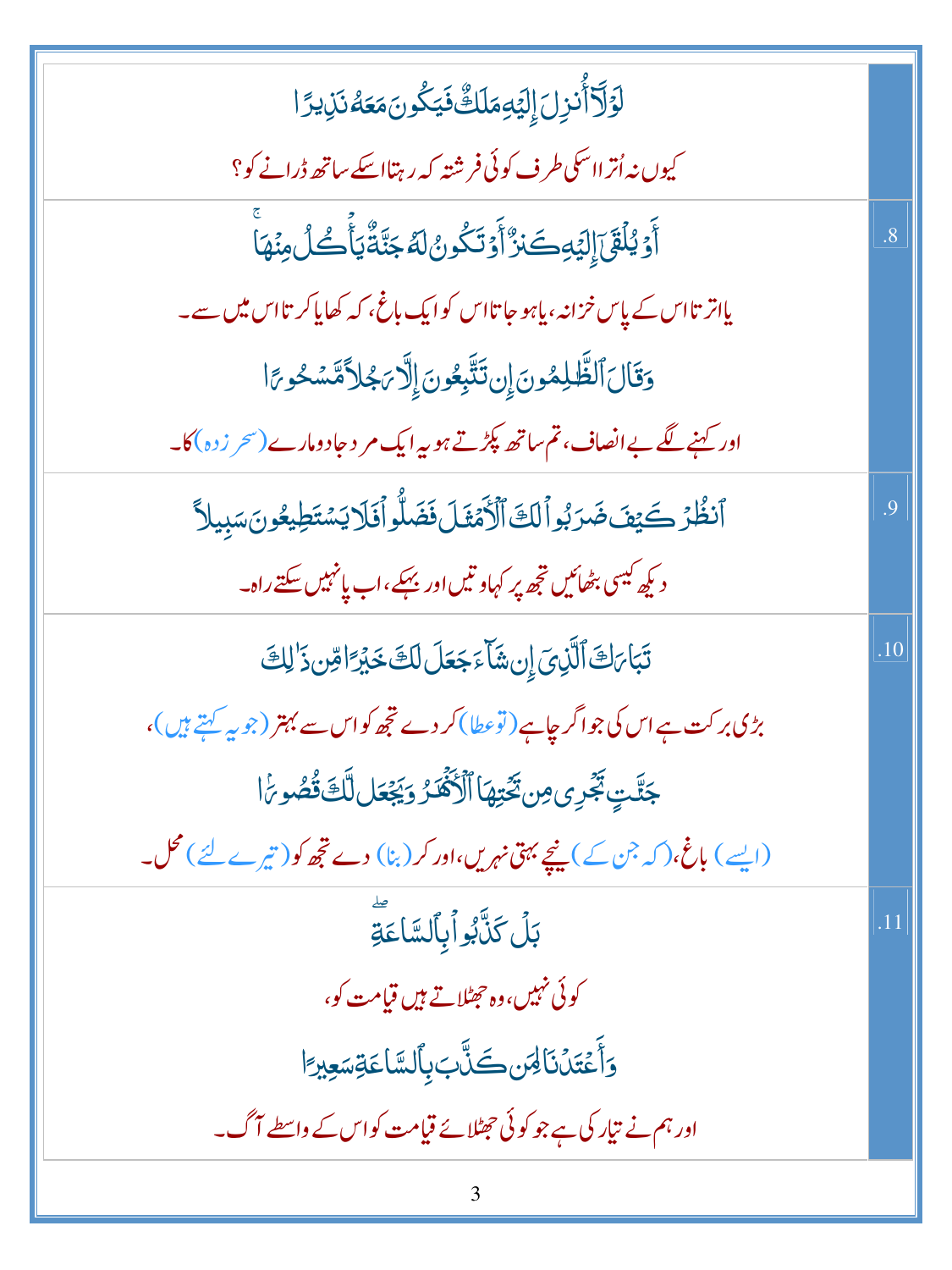| إِذَا بَأَثَمُهُ مِّن مَّكَانِ بَعِيدٍ سَمِعُواً لَهَا تَغَيُّظًا وَزَفِيرًا                                       | .12 |
|--------------------------------------------------------------------------------------------------------------------|-----|
| جب وہ دیکھے گی ان کو، دور حک <sub>مہ سے</sub> ٰسنیں گے اس کا جھنجھلانا(عنیض دغضب)اور جلانا۔                        |     |
| <u>وَإِذَآ</u> ٲ۠ڵؙقُواۡهِنۡهَامَكَانَّاضَيِّقَامُّقَدَّنِينَ دَعَوۡٱهُنَالِكَ ثُّبُو مَّا                         | .13 |
| اور جب ڈالے جائیں گے اس میں ایک جگہ ننگ،ایک زنجیر میں کئی بندھے پکاریں گے اُس جگہ موت کو۔                          |     |
| لَاتَنْ عُواْ ٱلْيَوْمَرَّنُّبُورًا وَ'حِدَّا وَأَدْعُواْ ثُبُورًا كَثِيرًا                                        | .14 |
| مت پکارو آج ایک مرنے کواور پکارو بہت سے مرنے کو۔                                                                   |     |
| قُلۡ أَذَٰ لِكَ خَبۡرٌ أَمۡ جَنَّةُ ٱلۡلَّٰلِ ٱلَّتِىوُعِلَ ٱلۡنَّقُونَ                                            | .15 |
| ٹُو <sub>ک</sub> ہہ بھلا ہہ چیز بہتر ہے یاباغ ہمیشہ رہنے کا(ابد ک <sup>ی جن</sup> )جس کاوعد ہ ملا پر ہیز گاروں کو۔ |     |
| كَانَتْ هُدُجَزَ آءً وَمَصِيرًا                                                                                    |     |
| وہ ہو گاان کابدلہ (جزا)اور پھر جانے کی جگہ (آخری ٹھکانا)۔                                                          |     |
| ل <i>لَّهُمَّ فِ</i> يهَامَايَشَآءُونَ خَلِلِ <i>ينَ</i>                                                           | .16 |
| ان کووہاں ہے جو چاہیں،رہاکریں ہمیشہ۔                                                                               |     |
| ػٙٲڹؘؗٙٙۘٷٙڶ؆ۭڹڷٷٷٲٲۺۺ۠ۅڵٲ                                                                                         |     |
| ہو چکا تیرے رب کے ذمے وعد ہانگا پہنچیا(واجب الا دا)۔                                                               |     |
| وَيَوۡمَيَّخۡشُرُهُمۡ وَمَايَعۡبُلُونَ مِن دُونِ اَللَّهِ                                                          | .17 |
| اور جس دن جمع کربلائے گاان کواور جن کو پوچتے ہیں اللہ کے سوا،                                                      |     |
|                                                                                                                    |     |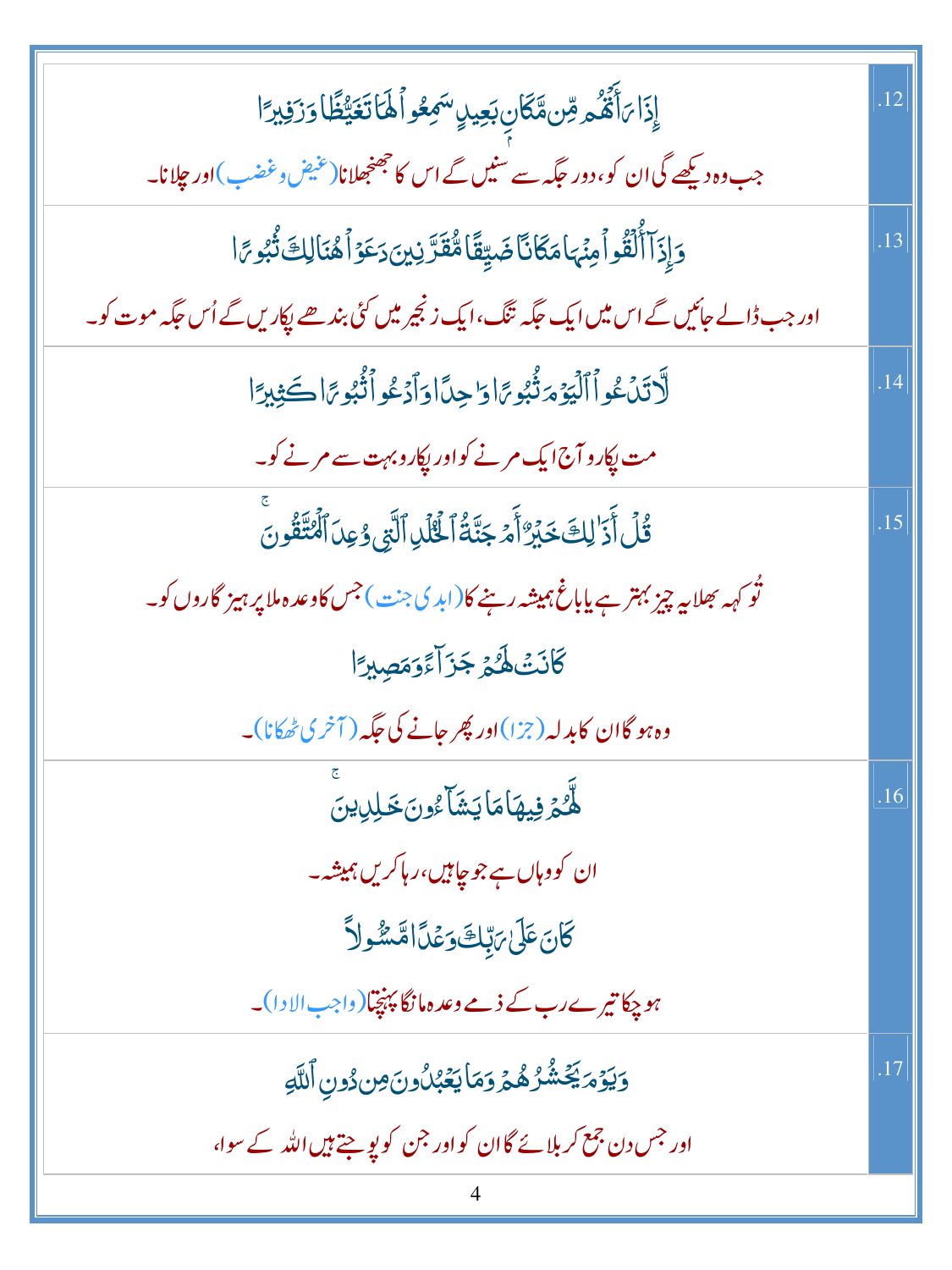| فَيَقُولُ ءَأَنتُمُ أَضۡلَلۡتُمۡ عِبَادِى هَؤُلَآءِأَمۡهُمۡ ضَلُّواۡٱلسَّبِيلَ                                        |     |
|-----------------------------------------------------------------------------------------------------------------------|-----|
| چران سے کہے گا ہہ تم نے بہ <sub>ک</sub> کا یامیرے ان بند وں کو یاوہ آپ بہکے راہ سے۔                                   |     |
| قَالُواْسُبُحَنَكَ مَاكَانَ يَنْبَغِى لَنَآ أَن نُتَّخِذَ مِن دُونِكَ مِنۡ أَوۡلِيَآءَ                                | .18 |
| بولیں گے پاک ہے ہم کو بن نہ آتا(پہ مناسب نہ) تھا کہ پکڑیں تیرے بغیر (علاوہ) کوئی رفیق (مولٰی)،                        |     |
| <u>و</u> ٙڷڮڹ؋ؾ <sub>ۜ</sub> ؾٙۼۿؽ <sub>ۿ</sub> ۄؘٵڹٲۼۿؽ؏ڂڹٞٞ؋ۺۅٲٲڶڹۨۨ؎ؙٙػ                                            |     |
| لیکن تُونے ان کوبر تنے (خوب فائدہ) دیا،اور ان کے باپ دادوں کو،                                                        |     |
| یہاں تک کہ بھول(غافلہو) گئے( تیری) یاد( ہے)۔                                                                          |     |
| وَكَانُواْقَوْمَاْبُورًا                                                                                              |     |
| اور بیہ <u>تھ</u> ےلوگ <u>کھینے(</u> ہلا <sup>ک</sup> ت )والے۔                                                        |     |
| فَقَلْكَلّْبُوكُمرْ بِمَاتَقُولُونَ فَمَاتَسْتَطِيعُونَ صَرْفًا وَلَانَصَّرَا                                         | .19 |
| سووہ تو حجٹلا چکے تم کو تمہاری بات میں اب تم نہ پھیر (گھماؤ) دے سکتے ہو، نہ مد د کر سکتے ہو۔                          |     |
| وَمَن يَظْلِمِ مِّنْكُمُ نُزْقُهُ عَذَابًا كَبِيرًا                                                                   |     |
| اور جو کوئی تم میں <sub>گنہگار</sub> ہے اس کو ہم چکھائیں گے بڑی مار۔                                                  |     |
| وَمَآ أَمۡسَلۡنَاقَبَٰلَكَ مِنَ ٱلۡمُرۡسَلِينَ إِلَّآ إِنَّهُمۡ لَيَأۡكُلُونَ ٱلظَّعَامَ وَيَمۡشُونَ فِى ٱلۡأَسۡوَاقِ | .20 |
| اور جتنے بھیجے ہم نے تجھ سے پہلے رسول،سب کھاتے تھے کھانا،اور پھر تے تھے بازاروں میں۔                                  |     |
| وَجَعَلْنَا بَعُضَكُمُ لِبَعُضٍ فِتَّنَةً أَتَصَٰبِرُونَ                                                              |     |
| اور ہم نے رکھاہے تم میں ایک دوسرے کے جانچنے کو( تاکہ ) دیکھیں(تم) ثابت (قدم) رہتے ہو؟                                 |     |
|                                                                                                                       |     |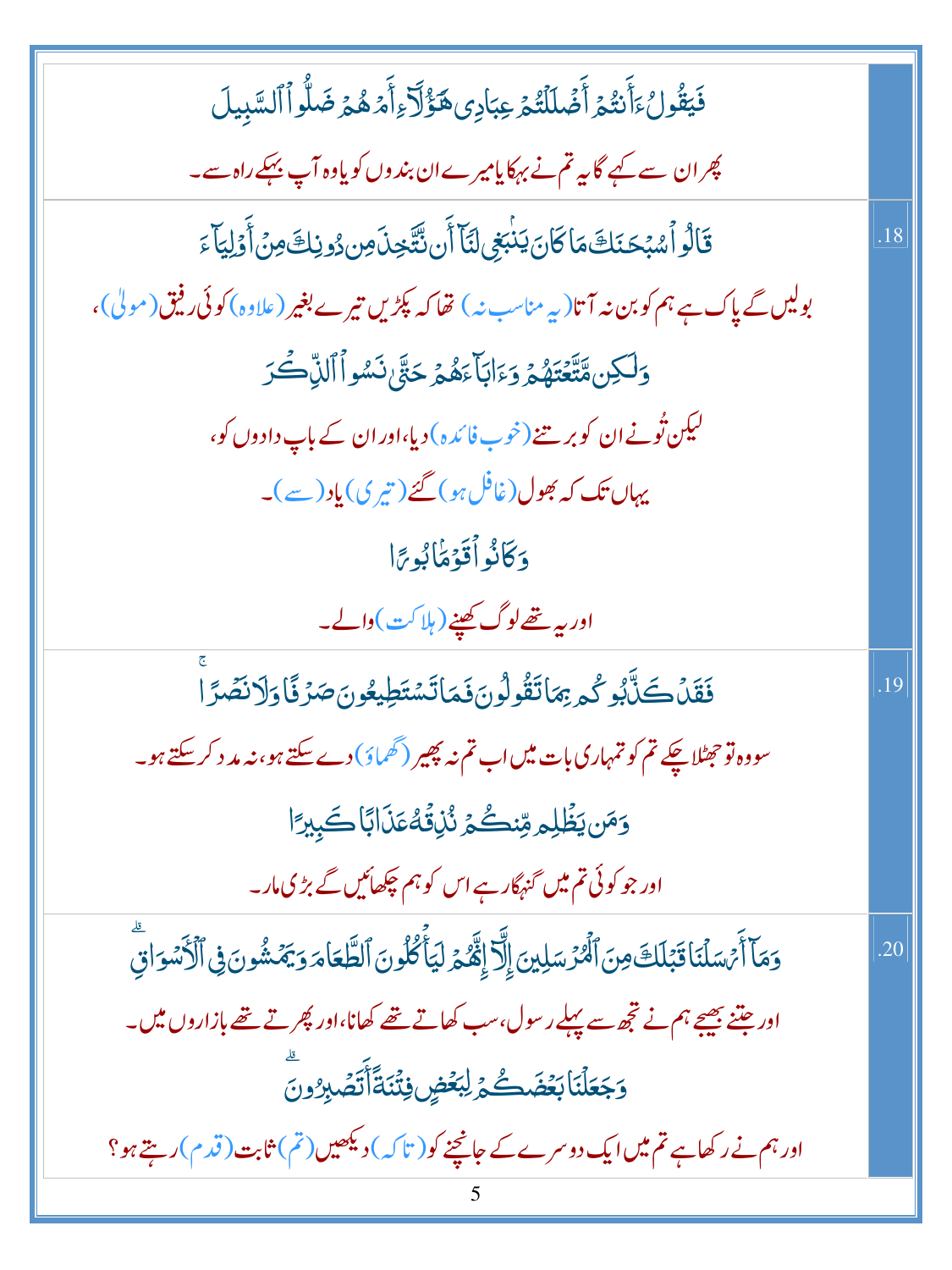| <b>وَكَانَ مَبُّكَ بَصِيرًا</b>                                                                        |     |
|--------------------------------------------------------------------------------------------------------|-----|
| اور تیر ارب سب دیکھتاہے۔                                                                               |     |
| وَقَالَ ٱلَّذِينَ لَا يَرۡجُونَ لِقَآءَنَالَوَلَآ أُنذِلَ عَلَيۡنَا ٱلۡمَلَيۡكَةُ أَوۡ نَرَىٰ رَبَّنَآ | .21 |
| اور بولے جولوگ امید نہیں رکھتے کہ ہم سے ملیں گے ، کیوں نہ اُترے ہم پر فرشتے یاہم دیکھتے اپنے رب کو؟    |     |
| لَقَلِ ٱسۡتَكۡبَرُواۡفِىٓأَنفُسِهِمۡ وَعَتَوۡعُتُوًّا كَبِبِيًّا                                       |     |
| بہت بڑائی رکھتے ہیں اپنے جی میں،اور سر چڑھ (سر کشی کر) رہے ہیں بڑی شر ارت (سر کشی) میں۔                |     |
| ؾۅٛۄؘؾڗۅ۬ڹٱڷؙؠڶڋۑػٙڐؘڷٲڹٛۺ۫ڗؠ۠ؾۄٞۻ۪ۜۯؚۣڵؚڷڡ۠ۻڔڡؚؾۥٙؾۊ۠ۅڷۄڹۜڿۼڗٙٳڴڂڣۄ؆ٳ                                 | .22 |
| جس دن دیکھیں گے فرشتے ، پچھ خوشنجر ی نہیں اس دن گنہگاروں کو،اور کہیں گے ،کہیں روکی جائے کوئی اوٹ۔      |     |
| وَقَلِمُنَآ إِلَىٰهَا عَمِلُواْمِنْ عَمَلٍ فَجَعَلْنَهُ هَبَآءً مَّنثُو مَ                             | .23 |
| اور ہم پہنچےان کے کاموں پر،جو کئے تھے، پھر کر ڈالااس کو خاک اُڑتی۔                                     |     |
| ٲؖڞٙػٮ۪ٱ <del>ڶٜٞڵؘ</del> ؾٙۊؾۯٙڡؘؠؚ۪ڸۣ <b>ڂ</b> ؘڹٞڗ۠ۺ۠ۺۘؾؘڦؘڗؓٳۄٙٲٛڂۺڽ۠ڡٙڦؚۑڵٲ                       | .24 |
| بہشت کے لوگ اُس دن خوب رکھتے ہیں ٹھکانا،اور خوب حگیہ دو پہر کے آرام کی۔                                |     |
| <u>ۅ</u> ؘؽۯٙۄؘڐۺؘڦؖڽ۠ۘٲڵڛؖڡؘٵۧۦ۠ڹؚٱڶۼؘڡۄؚۏٮ۠ڗؚڶٲڷڡڶڸٕػؘۊ۠ؗؾؘڹٳۑڵٳ                                     | .25 |
| اور جس دن پھٹ جائے آسان بدلی سے،اور اُتارے فرشتے اتارالگا کر ( کثر ت سے )۔                             |     |
| ٱلۡعُلۡكَ يَوۡمَىٰۭنِ ٱلۡخُنَّ لِلرَّحۡمَٰنِ                                                           | .26 |
| راج اس دن س <u>چاہ</u> ے رحم <sup>ل</sup> کا۔                                                          |     |
|                                                                                                        |     |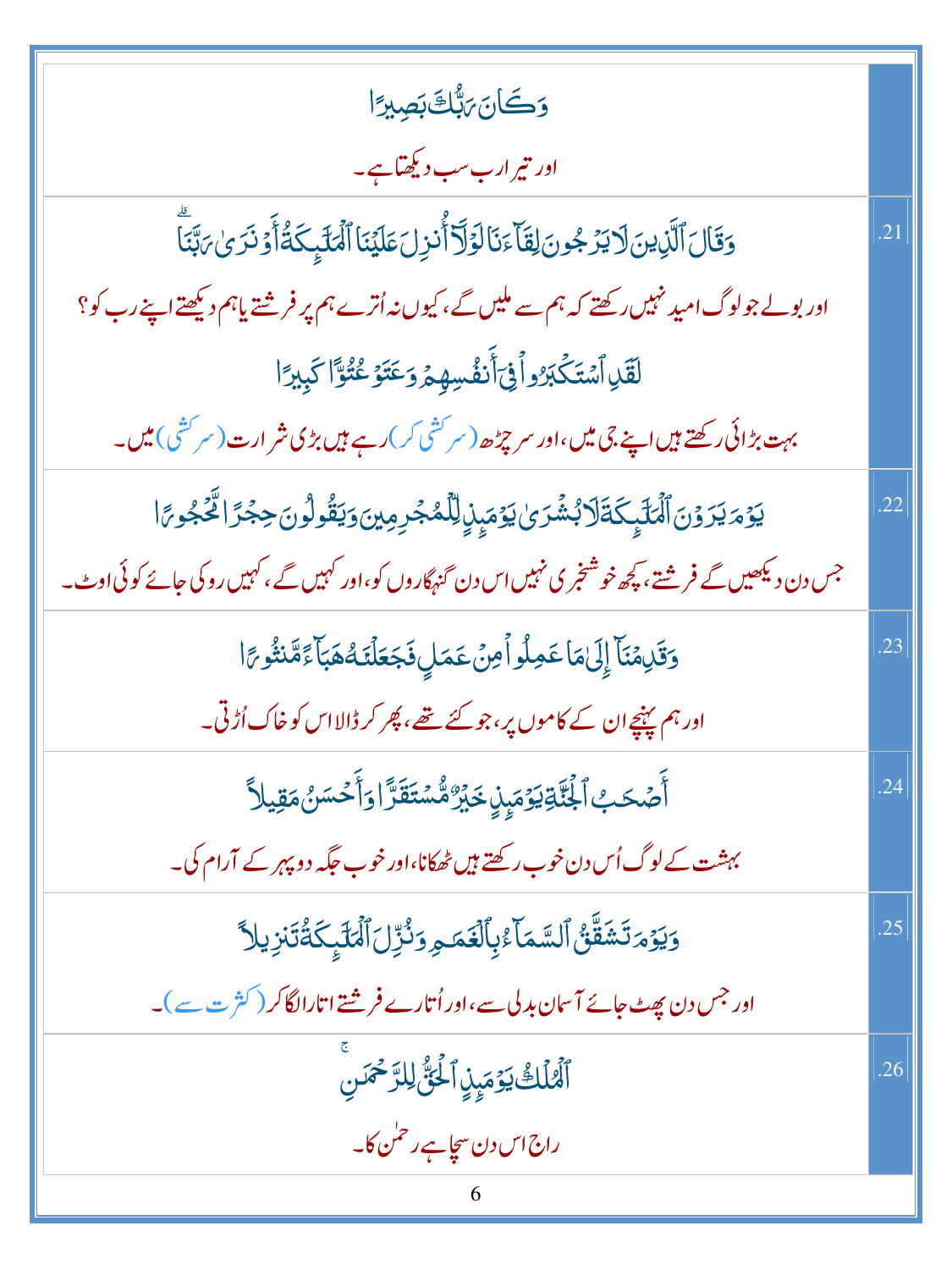| وَكَانَ يَوْمًا عَلَى ٱلْكَفِرِينَ عَسِيرًا                                                                 |     |
|-------------------------------------------------------------------------------------------------------------|-----|
| اور ہے وہ دن منکر وں پر مشکل۔                                                                               |     |
| <u>وَيَوْمَ يَعَضَّ الظَّالِمُ عَلَىٰ يَدَيۡ</u> دِيَقُولُ يَلۡيَتَنِى ٱتَّخَذۡنَتُ مَعَ ٱلرَّسُولِسَبِيلاً | .27 |
| اور جس دن کاٹ کاٹ کر کھائے گا گنہگار اپنے ہاتھ ،کہے گا: کسی طرح میں نے پکڑی ہوتی رسول کے ساتھ راہ۔          |     |
| يَوَيُلَتَىٰ لَيُتَنِى لَمُ أَتَّخِنُ فُلَانَّا خَلِيلاً                                                    | .28 |
| اے خرابی میر ی <i>کہیں نہ</i> کپڑی ہوتی میں نے فلانے کی دوستی۔                                              |     |
| لَّقَدۡ أَضَلَّنِى عَنِ ٱلذِّكَرِ بَعۡدَ إِذۡ جَآءَنِّى                                                     | .29 |
| اس نے بہکاد یامجھ کونصیحت سے،مجھ تک پہنچے پیچھے۔                                                            |     |
| وَكَانَ ٱلشَّيْطَنُ لِلَإِنسَنِ خَنُولاً                                                                    |     |
| اور ہے شیطان آدمی کووقت پر دغاد پنے والا۔                                                                   |     |
| وَقَالَ ٱلرَّسُولُ يَدَتِ إِنَّ قَوْمِى ٱتَّخَذُواْ هَذَا ٱلْقُدَّ ءَانَ مَهۡجُورًا                         | .30 |
| اور کہار سول نے،اے رب میرے! میر کی قوم نے تظہر ایااس قر آن کو حجھک حجھک (بک بک)۔                            |     |
| وَكَذَا لِكَ جَعَلْنَا لِكُلِّ نَ <sub>بِّ</sub> عَلُوَّا قِنَ ٱلْمُجْرِمِينَ                               | .31 |
| اسی طرح رکھے ہیں ہم نے ہر نبی کے دشمن، <sub>گنہ</sub> گاروں میں سے۔                                         |     |
| <u>وَكَفَىٰ بِرَبِّلَےٛ</u> هَادِيَّاوَنَصِب <sub>ُ</sub> رًا                                               |     |
| اور بس (کافی) ہے تیر ارب راہ د کھانے کو،اور مد د کرنے کو۔                                                   |     |
|                                                                                                             |     |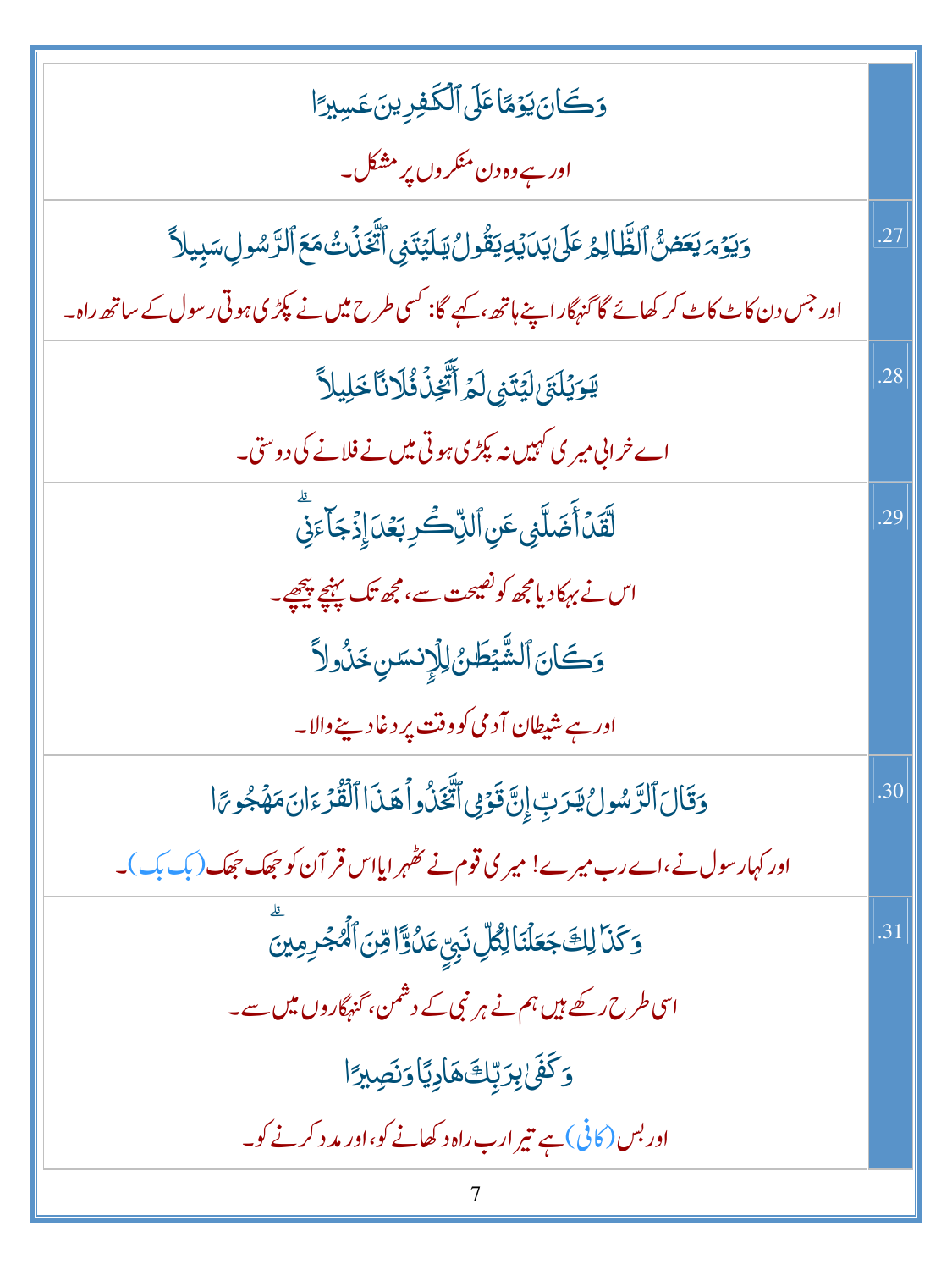| وَقَالَ ٱلَّذِينَ كَفَرُواْلَوۡلَا نُزِّلَ عَلَيۡهِ ٱلۡقُرۡءَانُ جُمۡلَةًوَاحِلَةً                                   | .32 |
|----------------------------------------------------------------------------------------------------------------------|-----|
| اور کہنے لگے وہ لوگ جو منکر ہیں، کیوں نہ اُتر ااس پر قر آن ساراایک حکّہ۔                                             |     |
| كَذَا لِكَ لِنُثَّبِّتَ بِهِ وَفُؤَادَكَ                                                                             |     |
| اسی طرح اُتار ناتھاتا(کہ) ثابت (قدم)ر کھیں ہم اس سے تیر ادل،                                                         |     |
| <b>وَ</b> ىَتَّلۡتَكَتُّرَّتِيلاً                                                                                    |     |
| اور پڑھ سایا(اُتارا) ہم نے اس کو تھٰہر تھُہر کر۔                                                                     |     |
| <u>و</u> َلَا يَأَتُّونَكَ بِمَثَلِ إِلَّا جِئْنَكَ بِٱلْخَنِّ وَأَحْسَنَ تَفُسِيرَ ا                                | .33 |
| اور نہیںلاتے تجھ پاس کوئی کہاوت کہ ہم نہیں پہنچاتے تجھ کو ٹھیک بات،اوراس سے بہتر کھول کر (وضاحت سے )                 |     |
| ٱلَّزِينَ يُحۡشَرُونَۚ عَلَىٰ وُجُوهِهِمۡ إِلَىٰۖ جَهَنَّـٰٓ مَرَأۡ وَٰٓلَٰٓىٕكَ شَرٌّ مَّكَانَّا وَأَضَلُّ سَبِيلاً | .34 |
| جولوگ گھیر ے آئیں گے اُوند ھے پڑے منہ پر دوزخ کی طرف،انہی کابُر ادر جہ ہے اور بہت بہکے ہیں راہ سے۔                   |     |
| وَلَقَلْءَاتَيۡنَامُوسَى ٱلۡكِتَبَوَجَعَلۡنَامَعَهُٓأَخَاهُهَرُونَوَزِيرَ ا                                          | .35 |
| اور ہم نے دی موسیٰ کو کتاب اور تھٰہر ایااسکے ساتھ اس کا بھائی ہارون کام بٹانے والا ( مد د گار )۔                     |     |
| فَقُلْنَا أَذَهَبَآ إِلَى ٱلۡقَوۡمِ ٱلَّٰٓذِينَ كَذَّبُو أَبَجَايَتِنَا                                              | .36 |
| پھر کہاہم نے، تم دونوں جاؤان لو گوں پاس جنہوں نے حہٹلائیں ہماری باتیں۔                                               |     |
| فَلَقَرْنَهُمُ تَلْمِيرًا                                                                                            |     |
| پھر دےمارا(ہلاک کر دیا)ہم نے ان کواکھاڑ کر (یوری طرح)۔                                                               |     |
| 8                                                                                                                    |     |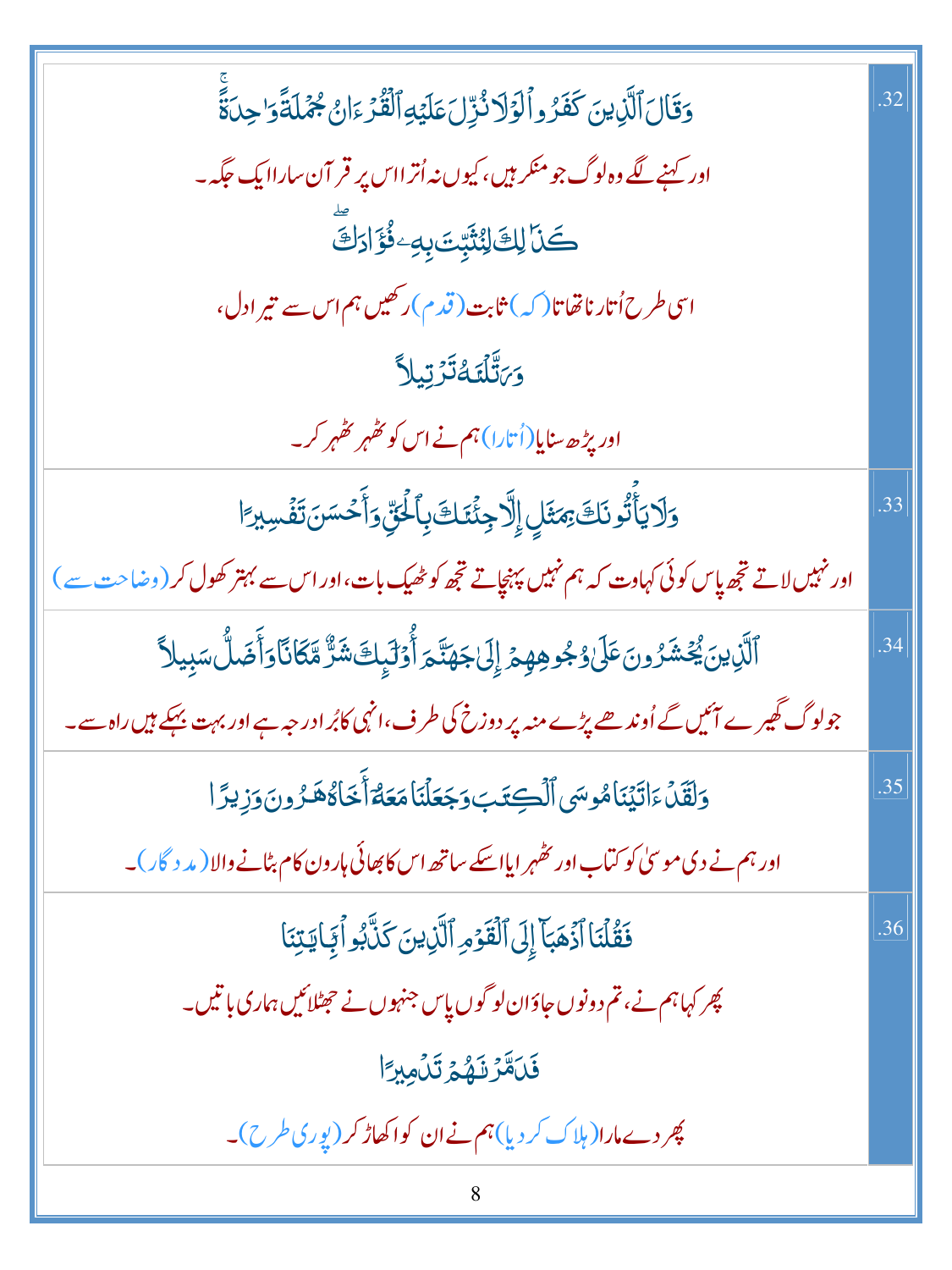| وَقَوْمَ نُوحٍ مَّا كَنَّ بُواْ الرُّسُلَ أَغْرَقْنَهُمْ وَجَعَلْنَهُمْ لِلنَّاسِ ءَايَةً | .37 |
|-------------------------------------------------------------------------------------------|-----|
| اور نوح کی قوم کو، جب اُنہوں نے حیمٹلا پا پیغام لانے والوں کو،                            |     |
| ہم نے ان کوڈ بو دیااور کیاان کولو گوں کے حق میں نشانی۔                                    |     |
| وَأَعۡتَدۡنَالِلظَّلِمِینَعَذَابَاۤ أَلِیمًا                                              |     |
| اور ر کھی ہے ہم نے گنہگاروں کے واسطے ڈ کھ کی مار۔                                         |     |
| وَعَادًا وَثَمُودَاْ وَأَصَْحَبَ ٱلرَّسِ وَقُرُونَا بَيۡنَ ذَٰ لِكَ كَثِيرَا              | .38 |
| اور عاد کواور شمو د کواور کنویں والوں کو،اور کتنی سنگتیں ( قومیں )اس بیچ میں بہت _        |     |
| وَكُلاَّضَرَبْنَالَةُالَّأَهُّفَلَّ                                                       | .39 |
| اور سب کو کہہ سنائیں ہم نے ( دوسر وں کی) کہاو تیں،                                        |     |
| <b>وَكُلاَّتَبَّرُنَاتَتَبِيرًا</b>                                                       |     |
| اور سب کو کھو( ہلاک کر) دیاہم نے کھیاکر (پوری طرح) ۔                                      |     |
| وَلَقَّلۡ أَنَّوۡ أَعَلَى ٱلۡقَرۡ يَةِ ٱلَّتِيَ أُمۡطِرَتۡ مَطَرَ ٱلسَّوۡءِ               | .40 |
| اور پہ لوگ ہو آئے ہیں اس بستی پاس جن پر بر سایابُر ابر ساؤ۔                               |     |
| أَفَلَمُ يَكُونُو أَيَرَ وُقَمَأَ                                                         |     |
| کیاد بکھتے نہ تھے اس کو؟                                                                  |     |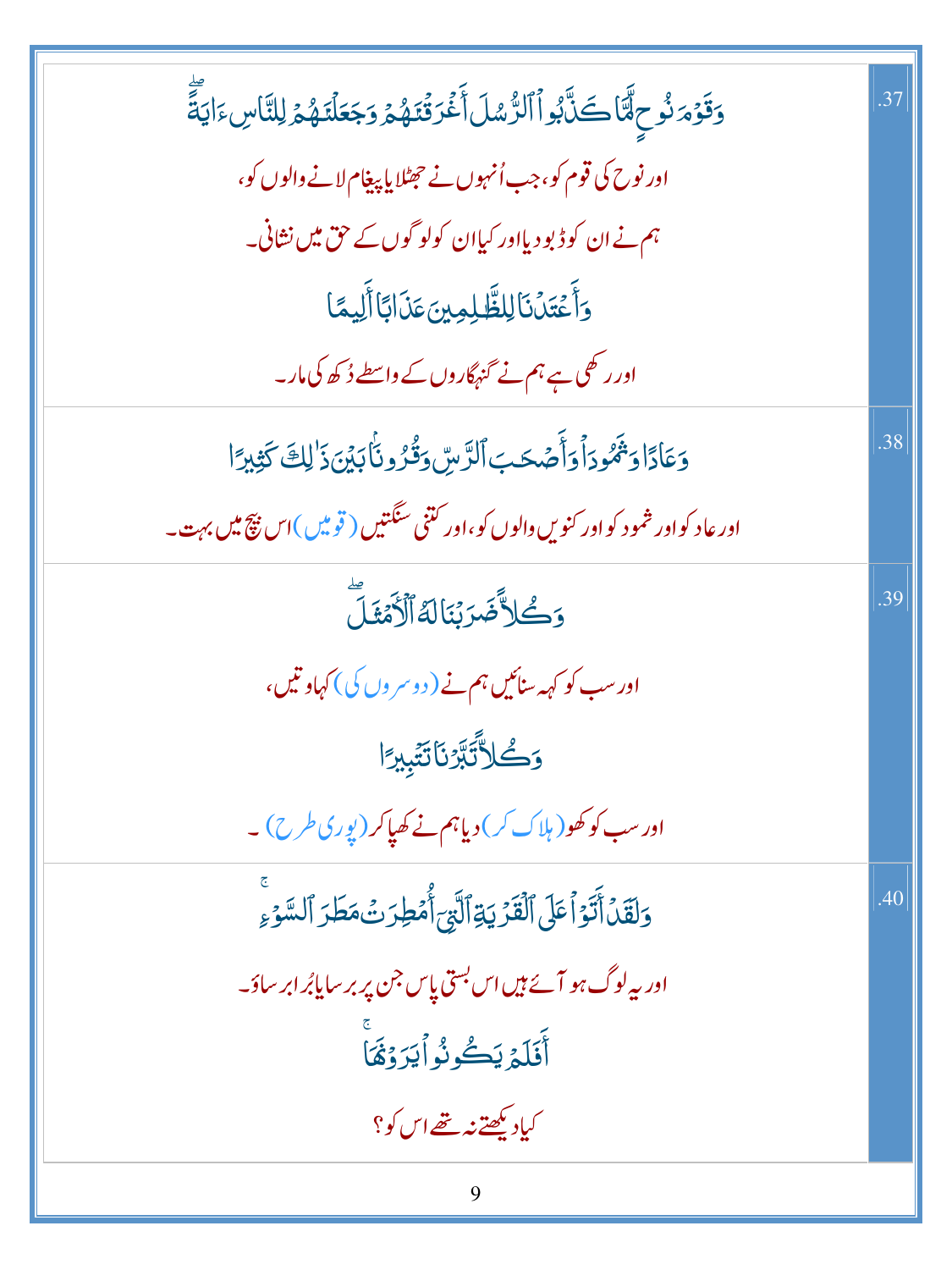| بَلۡ كَانُواۡلَايَرۡ جُونَ نُشُوعًا                                                                            |     |
|----------------------------------------------------------------------------------------------------------------|-----|
| نہیں، پر اُمید نہیں رکھتے جی اُٹھنے کی۔                                                                        |     |
| دَإِذَا ٱوَلَىَ إِن يَتَّخِذُونَكَ إِلَّاهُزُوًا                                                               | .41 |
| اور جہاں تجھ کو دیکھا پچھ کام نہیں تجھ سے مگر ٹھٹھے ( مذاق) کرنے۔                                              |     |
| أَهَذَا ٱلَّذِى بَعَثَ ٱللَّهُ بَسُولاً                                                                        |     |
| کیا یہی ہے جس کو بھیجااللہ نے پیغام دے کر؟                                                                     |     |
| إِن كَادَلَيْضِلُّنَا عَنْءَالِهَتِنَالَوَلَآ أَن صَبَرْنَا عَلَيْهَا                                          | .42 |
| یہ تولگاہی تھا کہ بچلائے(بر گشتہ کر دیتا)ہم کوہمارے ٹھاکروں(معبو دوں)سے،                                       |     |
| م<br>مجھی ہم نہ ثابت ( قدم )رہتے اُن پر ۔                                                                      |     |
| وَسَوْفَ يَعۡلَمُونَ حِينَ يَرَوۡنَ ٱلۡعَذَابَ مَنۡ أَضَلُّ سَبِيلاً                                           |     |
| اور آگے جانیں گے جس وقت دیکھیں گے عذاب کو کون بہت بچلا( رکھنکا) ہے راہ سے۔                                     |     |
| أَىَ يَنَ مَنِ ٱتَّخَذَ إِلَهَهُ هَوَلهُ أَفَأَنتَ تَكُونُ عَلَيْهِ وَكِيلاً                                   | .43 |
| <sup>م</sup> جلاد کی <sub>ھ</sub> ٹو، جس نے یوِ جنا پکڑ ااپنی چاؤ کا <sup>کہ</sup> یں تو لے سکتاہے اُس کا ذمہ؟ |     |
| ؚ<br>ٲؘ <i>ٙؗۮؾٞڂۜ</i> ۺٵؘ۫ڹۜٲؘڂ <del>ؖڎؘ</del> ڗۿؽ؋ؾۺڡؘۼ۠ۏڹٲؘۏؾ <i>ڂ</i> ٙڦؚڵۏڹؘ                              | .44 |
| یاتوخیال رکھتاہے کہ بہت ان میں سنتے یا سمجھتے ہیں؟                                                             |     |
|                                                                                                                |     |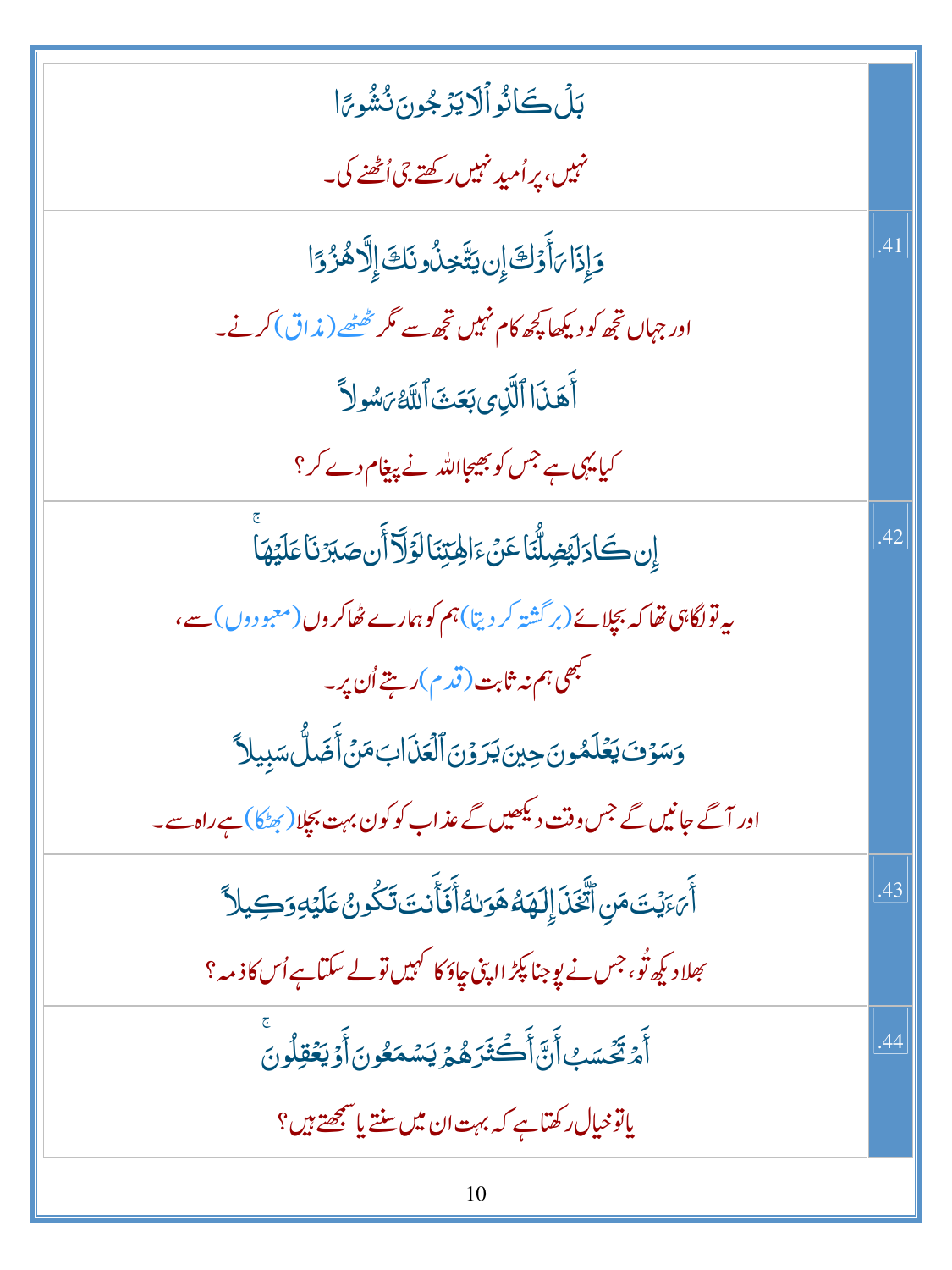| .45 |
|-----|
|     |
|     |
|     |
| .46 |
|     |
| .47 |
|     |
| .48 |
|     |
|     |
|     |
| .49 |
|     |
|     |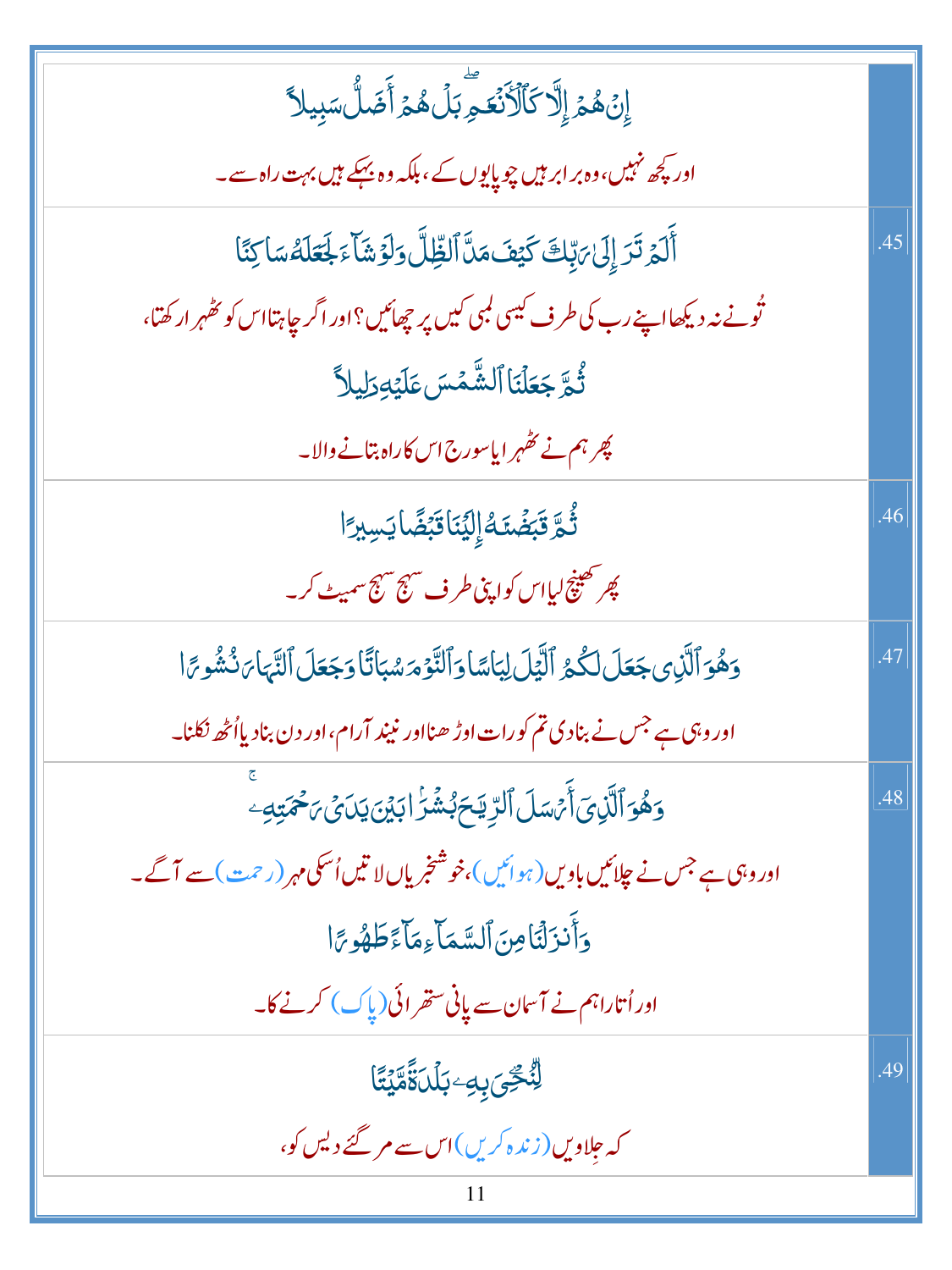| دَنُسْقِيَهُ لِمَّا خَلَقَّنَآ أَنَّعَمَّا وَأَنَاسِّ كَثِيرًا                                |     |
|-----------------------------------------------------------------------------------------------|-----|
| اور پلائیں اس کواپنے بنائے (پیدائے) بہت چوپایوں اور آدمیوں کو۔                                |     |
| <u>وَلَقَلۡ</u> صَرَّفۡنَكُ بَيۡنَهُمۡ لِيَنَّ كَّرُواۡ                                       | .50 |
| اور طرح طرح بانٹااس کواُن کے پیچ میں تا(کہ) دھیان رکھیں(نصیحت پکڑیں)۔                         |     |
| فَأَبَىٰٓأَكُمْرُ ٱلنَّاسِ إِلَّاكُمُّوَّا                                                    |     |
| پھر نہیں رہتے بہت لوگ بن ناشکر کی گئے۔                                                        |     |
| <b>وَلَوَشِئَّنَالْبَعَثَْنَافِى كُلِّ قَرَّيَةٍ</b> ثَّلِايرًا                               | .51 |
| اور اگر ہم چاہتے اُٹھاتے ہر بستی <b>می</b> ں کوئی ڈرانے والا۔                                 |     |
| <b>ذَلاتُطِع ٱلْكَفِرِينَ رَجَهِلُهُمْ بِهِ جِهَادًا كَبِيرًا</b>                             | .52 |
| سوتُو کہانہ مان منکر وں کا،اور مقابلہ کر اُن کااس سے بڑے زور سے۔                              |     |
| وَهُوَ ٱلَّذِى مَرَجَ ٱلۡبَحۡدَيۡنِ هَذَاعَذَٰبٌ فُدَاتٌ وَهَذَا مِلۡحٌ أَجَاجٌ               | .53 |
| اور وہی ہے جس نے ملے چلائے دو دریا، بیر(ایک) میٹھاہے پیاس بجھاتا،اور بیر(ایک) کھاری ہے کڑ وا۔ |     |
| <u>وَجَعَلَ بَيۡنَهُمَاٰبَرۡرَٰٓ خَاوَحِجۡرَاٰ مِّحۡوِمَ</u> ۤا                               |     |
| اور رکھاان دونوں کے نتیج پر دااور اوٹ (ر کاوٹ )روکی(جو دونوں کوبلنے سے روکتی ہے)۔             |     |
| وَهُوَ ٱلَّذِى خَلَقَ مِنَ ٱلۡمَآءِبَشَرَّ افَجَعَلَهُ نَسَبًاۚ وَصِهۡرَّ ا                   | .54 |
| اور وہی ہے جس نے بنایاہے پانی سے آدمی، پھر تھٰہر ایااس کا حد (نسب)اور سسر ال۔                 |     |
|                                                                                               |     |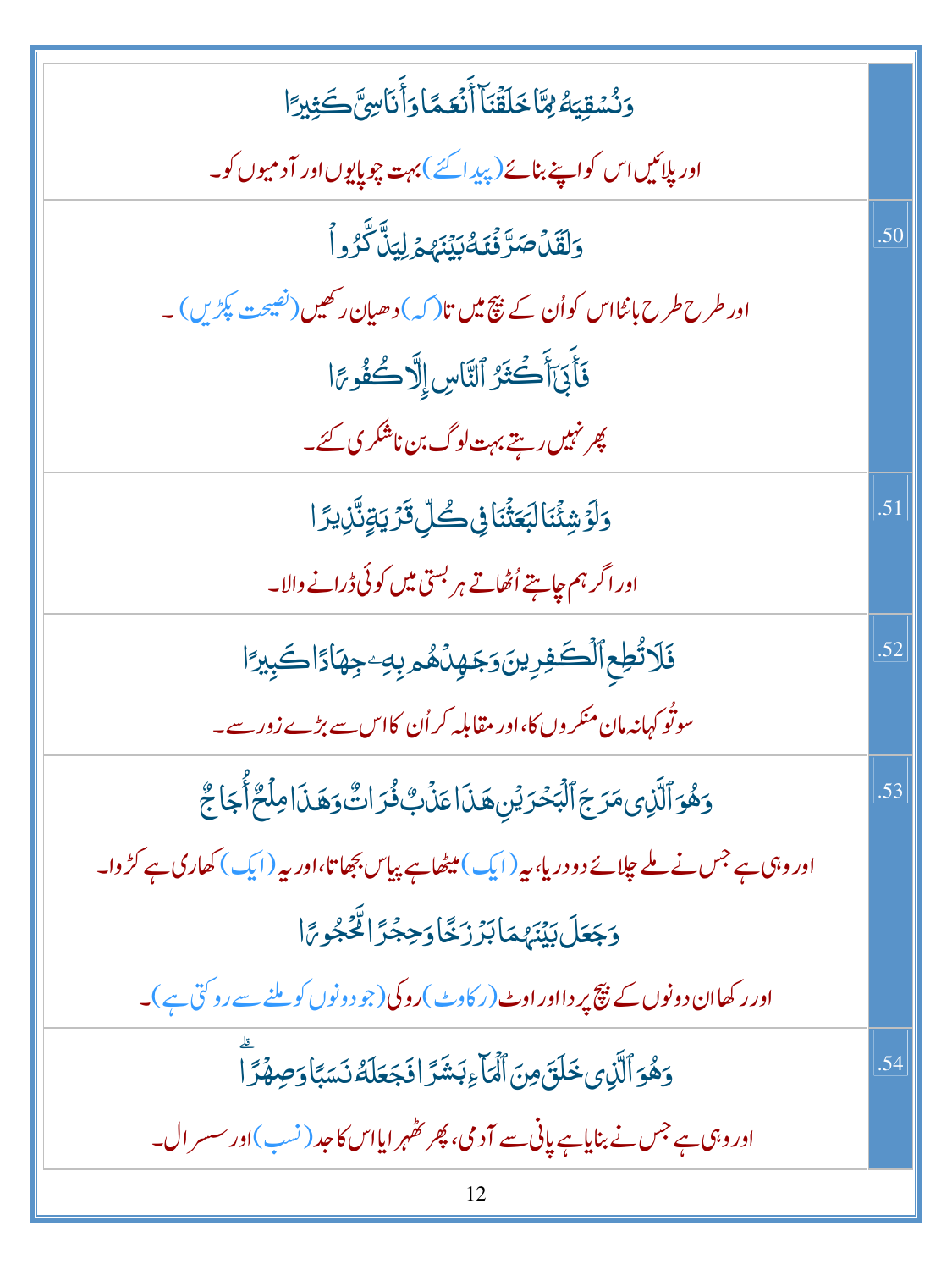| <u>و</u> كَانَ بَبُّك قَلِيدًا                                                                               |     |
|--------------------------------------------------------------------------------------------------------------|-----|
| اور ہے تیر ارب سب کر سکتا۔                                                                                   |     |
| وَيَعۡبُلُونَ مِن دُونِ ٱللَّهِمَالَايَنفَعُهُمۡ وَلَا يَضۡرُّهُمۡ                                           | .55 |
| اور یو جتے ہیں اللہ کو چھوڑ کر وہ چیز ، کہ نہ بھلا کرے اُن کانہ بُر ا۔                                       |     |
| وَكَانَ ٱلْكَافِرُ عَلَىٰ مَبِّدِ خَلْهِيرًا                                                                 |     |
| اور ہیں منکر اپنے رب کی طرف سے پیٹھ دےرہا۔                                                                   |     |
| وَمَآأَمُ سَلَّنَكَ إِلَّاهُبَشِّرَ اوَنَزِيرًا                                                              | .56 |
| اور تجھ کو ہم نے بھیجا، یہی خوشی اور ڈرسنانے کو۔                                                             |     |
| <i>ڐؙ</i> ڶٛڡؘٵٚٲٞۺؘڶٛٮڴؽٙ؏ڡؘڶؽٙٶؚ <i>ڽ</i> ۫ٲۧۼڔٟٳۭڐؚۜۜڡؘڹۺؘٲۦۧٲۜڹؾؾؿڹؘٳڸؘێ؉ؚڹۅۦڛڹؚؠڶٲ                      | .57 |
| تُو <sub>کہہ</sub> ، میں نہیں مانگناتم سے اس پر کچھ مز دوری، مگر جو کوئی چاہے کہ لے رکھے اپنے رب کی طرف راہ۔ |     |
| <u>و</u> َتَوَكَّلُ عَلَى ٱلْحَيِّ ٱلَّذِى لَا يَمُّوتُ وَسَبِّحْ بِحَمْدِهِ ۚ                               | .58 |
| اور بھر وسہ کر اس جیتے پر جو نہیں مر تا،اور یاد کر اسکی خوبیاں۔                                              |     |
| <u>وَكَفَىٰ بِهِ</u> ۦۑِنُۢنُوبِعِبَادِةِۦ خَبِيرًا                                                          |     |
| اور وہ بس (کافی) ہے اپنے بند وں کے گناہوں سے خمر دار۔                                                        |     |
| ٱلَّذِى خَلَقَ ٱلسَّمَوَاتِ وَٱلْأَمَّصَ وَمَابَيۡنَهُمَا فِىسِتَّةِأَيَّامِ ثُمَّ ٱسۡتَوَىٰعَلَى ٱلۡعَرۡشَ  | .59 |
| جس نے بنائے آسان اور زمین اور جو کچھ ان کے نتیج ہے چھ دن میں، پھر قائم(حلوہ فرما)ہو اتخت پر۔                 |     |
|                                                                                                              |     |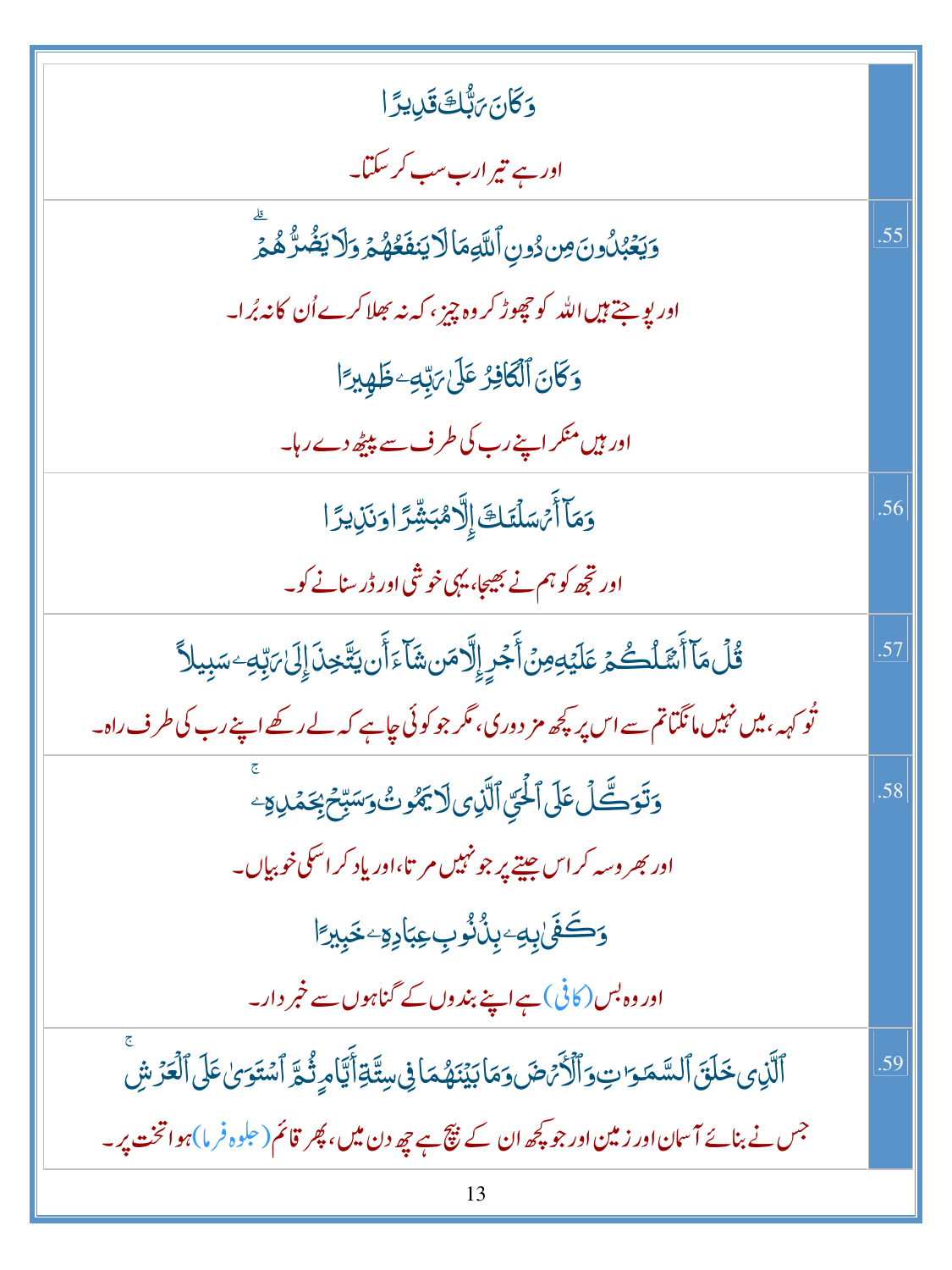| ٱلرَّحْمَنُ فَسَّلَ بِهِۦ خَبِيرًا                                                                         |     |
|------------------------------------------------------------------------------------------------------------|-----|
| وہ بڑی مہر والا (ر <sup>حمٰ</sup> ن ہے ) ،سو پوچھ اس سے جو اس کی خبر رکھتاہو۔                              |     |
| دَإِذَاقِيلَ لَهُمُ أَسْجُلُواْلِلزَّحْمَنِ قَالُواْ دَمَا ٱلزَّحْمَدُنُ                                   | .60 |
| اور جب <del>سمی</del> ئے اُن کو،سجد ہ کر ور حمٰن کو۔ کہیں،رحمٰن کیا ہے؟                                    |     |
| أَنَسْجُلُلِمَاتَأَمُّرُنَاوَزَادَهُمَّ نُفُوِّرًا                                                         |     |
| کیاسجدہ کرنے لگیں گے ہم جس کو تو فرمائے گا؟اور بڑھتارہے ان کاانکار بد کنا۔(سجدہ)                           |     |
| تَبَاىَكَ ٱلَّذِى جَعَلَ فِى ٱلسَّمَاءِبُرُوجًاوَجَعَلَ فِيهَاسِرَاجًا وَقَمَرًا مُّنِبِرًا                | .61 |
| بڑی بر کت ہے اسکی جن نے بنائے آسان میں بُر ج،اور رکھااس میں چراغ اور جاند اُجالا کرنے والا۔                |     |
| وَهُوَ ٱلَّذِى جَعَلَ ٱلَّيَلَ وَٱلنَّهَا يَخِلَفَةً لِّمَنۡ أَيَ ادَأَن يَنَّكَّ رَأَوۡ أَيَ ادَشُكُو يَا | .62 |
| اور وہی ہے جس نے بنائے رات اور دن، بدلتے ، اس کے واسطے جو چاہے دھیان رکھنا یاشکر کرنا۔                     |     |
| وَعِبَادُ ٱلرَّحْمَسِ ٱلَّذِينَ يَمَشُونَ عَلَى ٱلْأَرْضِ هَوَنَّا                                         | .63 |
| اور بندے ر <sup>حل</sup> ن کے وہ ہیں جو چلتے ہیں زمین پر دے یاؤں،                                          |     |
| دَإِذَا خَاطَبَهُمُ ٱلْجَهِلُونَ قَالُواْسَلَمَّا                                                          |     |
| اور جب بات کرنے لگیں اُن سے بے سمجھ لوگ کہیں صاحب سلامت۔                                                   |     |
| وَٱلَّٰٓنِينَ يَبِيتُونَ لِرَبِّهِمَ سُجَّدًا وَقِيَّمًا                                                   | .64 |
| اور وہ جو رات کا ٹیتے ہیں اپنے رب کے آگے سجدے میں اور کھڑے۔                                                |     |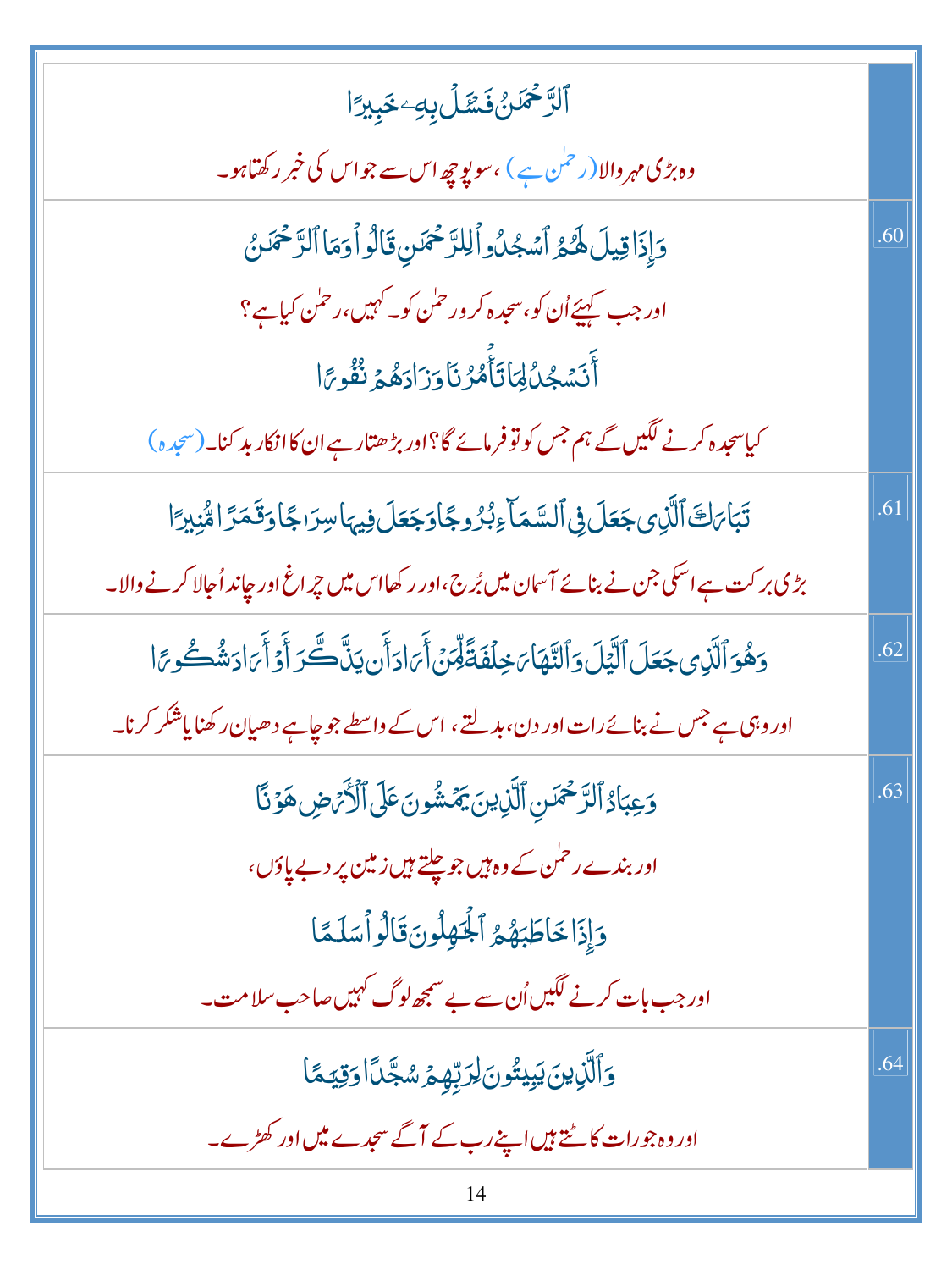| وَٱلَّذِينَ يَقُولُونَ رَبَّبَنَا ٱصۡرِفۡ عَنَّا عَذَابَ جَهَنَّحَ                                | .65 |
|---------------------------------------------------------------------------------------------------|-----|
| اور وہ جو کہتے ہیں،اے رب! ہٹاہم سے دوزخ کاعذاب،                                                   |     |
| إِنَّ عَذَابَهَا كَانَ غَرَامًا                                                                   |     |
| بیشک اس کاعذاب بڑی چٹی (خسارہ) ہے۔                                                                |     |
| إِنَّهَاسَاًءَتْ مُسَّتَقَرَّ ادَمُقَامَّا                                                        | .66 |
| وہ بُر کی جگہ ہے تھُہر اؤ کی،اور بُر کی جگہ رہنے کی۔                                              |     |
| دَالَّذِينَ إِذَآ أَنفَقُواۡ لَمَ يُسۡدِفُواۡ دَلَمَ يَقۡنُرُواۡ دَكَانَ بَيۡنَ ذَٰ لِكَ قَوَامًا | .67 |
| اور وہ کہ جب خرچ کرنے لگیں،نہ اُڑائیں (اصر اف کریں)اور نہ تنگی (بُحُل) کریں،                      |     |
| اور ہے اس کے پیچ ایک سیدھی گزران(معتدل خرچ)۔                                                      |     |
| <u>وَ</u> ٱلَّذِينَ[لَيْدَعُونَ مَعَ ٱللَّهِ إِلَهًا ءَالْحَرَ                                    | .68 |
| اور وہ جو نہیں پکارتے اللہ کے ساتھ اور حاکم کو                                                    |     |
| <u>و</u> َلَا يَقۡتُلُونَ ٱلنَّفۡسَ ٱلَّتِى حَرَّمَ ٱللَّهُۚ إِلَّا بِٱلۡـَٰٓئِّ وَلَا يَزۡنُونَ  |     |
| اور نہیں خون کرتے جان کاجو منع کی اللہ نے، مگر جہاں چاہیئے،اور بد کاری (زنا) نہیں کرتے،           |     |
| وَمَن يَفۡعَلۡ ذَٰ لِكَ يَلۡقَ أَثَامَٓا                                                          |     |
| اور جو کوئی کرے پہ کام وہ بھڑے گناہ سے۔                                                           |     |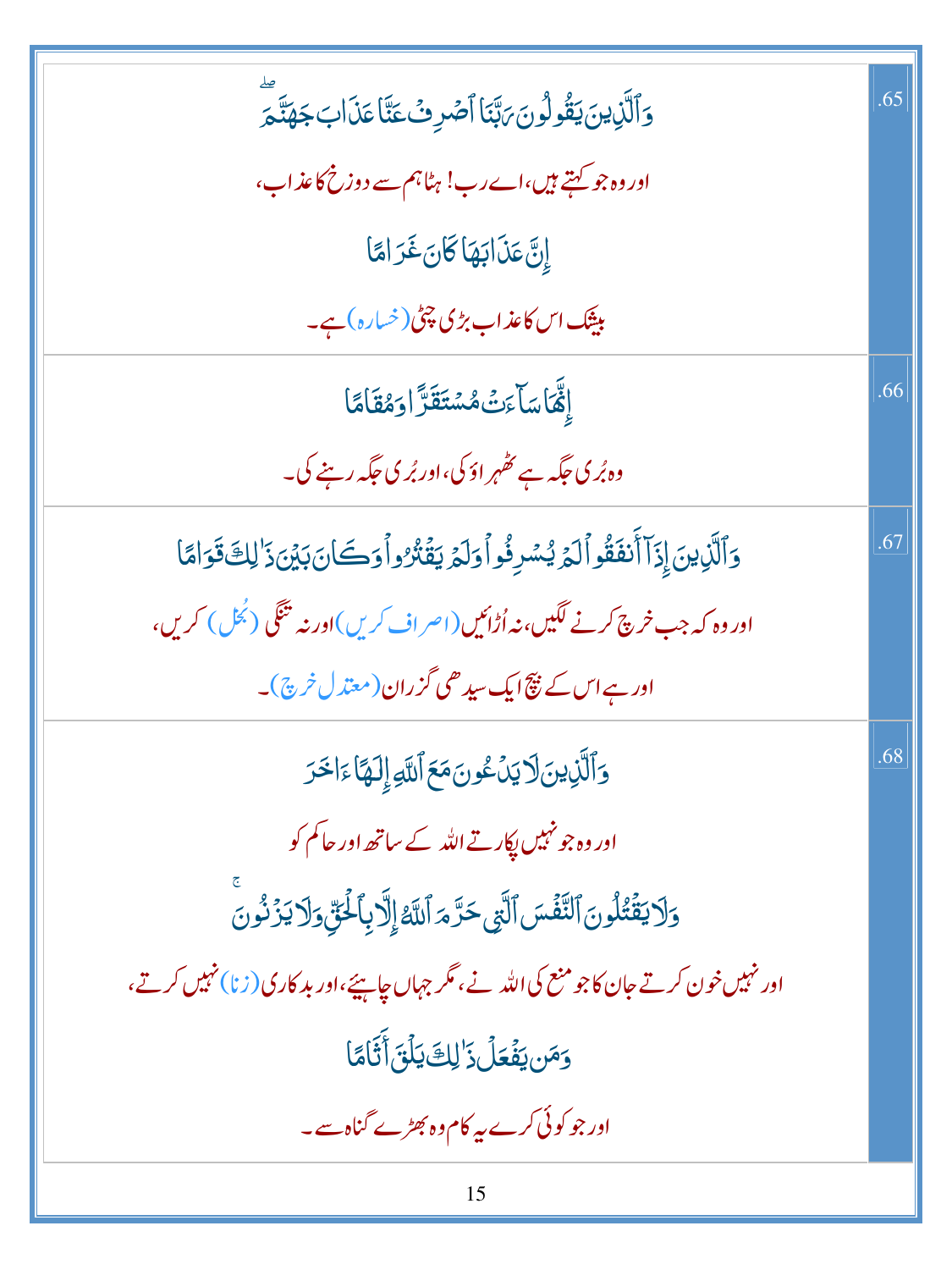| يُضَعَفُ لَهُ الْعَذَابُ يَوْمَ الْقِيَمَةِوَيَخْلُدُ فِيهِ مُهَانَا                                                                     | .69 |
|------------------------------------------------------------------------------------------------------------------------------------------|-----|
| ڈوناہواس کو عذاب دِن قیامت کے،اور پڑار ہے اس میں خوار ہو کر۔                                                                             |     |
| ٳۣڵؖۯۃڹؾؘاب <sub>ؘ</sub> وٙٵڡٙڹؘۅػڡؚڶ؏ؘڡؘڶڴڝؘڸػٵڡؘٲؙٚٷڶ <sub>ڮ</sub> ٟڮ <sub>ڵ</sub> ڵٲڷڷۊڛؘڲٟٳڨؚۏ <sub>ڴ</sub> ڝؘێؾٟۜ                   | .70 |
| گر جس نے تو بہ کی اور یقین لا یااور کیا کچھ کام نیک،سوان کو بدل دیگااللہ بُرائیوں کی حَکِّہ بھلائیاں۔                                    |     |
| دَكَانَ أَللَّهُ غَفُوحًا تَجِيعًا                                                                                                       |     |
| اور ہے اللہ بخشنے والامہرب <mark>ا</mark> ن۔                                                                                             |     |
| وَمَن تَابَ وَعَمِلَ صَلِحًا فَإِنَّهُ يَتُوبُ إِلَى ٱللَّهِمَتَابَا                                                                     | .71 |
| اور جو کوئی توبہ کرے اور کرے کام نیک، سو وہ پھر (پلٹ) آتا ہے اللہ کی طرف پھر (پلٹ) آنے کی جگہ ۔                                          |     |
| 5ٱلَّذِينَلَا يَشۡهَدُونَ ٱلزُّويَوَإِذَامَرُّواۡبِٱللَّغۡوِمَرُّواۡكِرَامَّا                                                            | .72 |
| اور وہ جو شامل نہیں ہوتے جھوٹے کام میں،اور جب ہو نکلیں کھیل کی باتوں پر نکل جائیں بزر گی رکھ کر۔                                         |     |
| <u>و</u> َٱلَّذِينَ إِذَاذُكِّرُواۡئِمَايَـٰتِ،ٓتِبِّهِمۡ لَمۡ یَخِرُّواۡ عَلَیۡهَاضُمَّاۤ وَعُمۡیَانَّا                                 | .73 |
| اور وہ کہ جب اُن کو سمجھا ہئے اُن کے رب کی باتیں، نہ ہو پڑیں اُن پر بہرے اندھے۔                                                          |     |
| <u>و</u> َٱلَّذِينَ يَقُولُونَ بَهَّنَاهَبُ لَنَاصِنَ أَزْوَاجِنَاوَذُرِّيَّةِيَنَاقُرَّ ةَأَعَيْنِ وَٱجْعَلْنَا لِلْمُتَّقِينَ إِمَامًا | .74 |
| ادر ده جو <u>کهتے</u> ہیں،                                                                                                               |     |
| اے رب! دے ہم کو ہماری عور توں کی طرف سے اور اولا د کی طرف سے آنکھ کی ٹھنڈ ک                                                              |     |
| اور کر ہم کو پر ہیز گاروں کے آگے۔                                                                                                        |     |
| 16                                                                                                                                       |     |